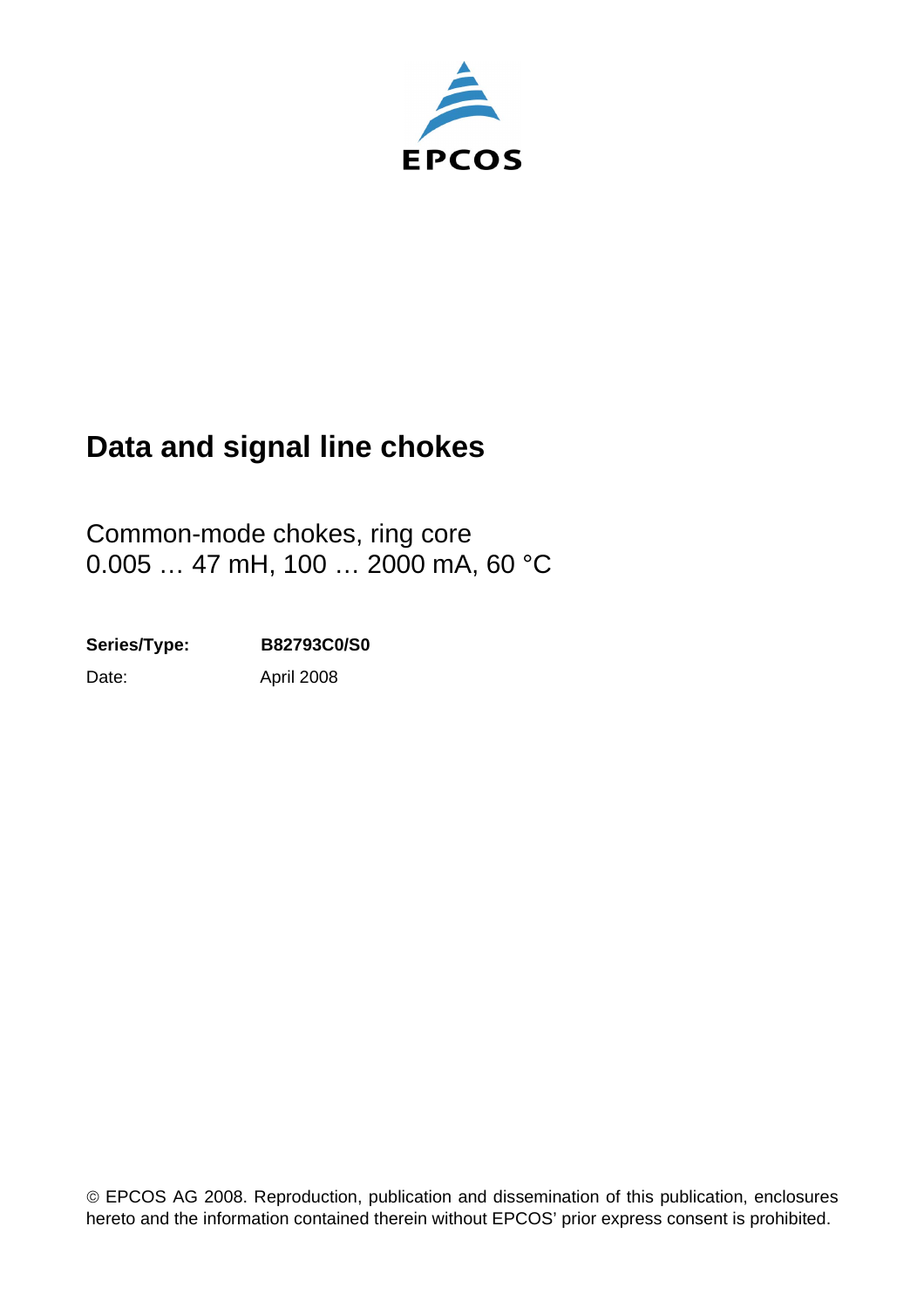**Common-mode chokes, ring core**

**SMD** 

#### **Rated voltage 42 V AC/80 V DC Rated inductance 0.005 mH to 47 mH Rated current 100 mA to 2000 mA**

## **Construction**

- Current-compensated double choke
- Ferrite core
- LCP case (UL 94 V-0), silicone potting
- Bifilar winding (B82793C0/K0)
- Sector winding (B82793S0/L0)

## **Features**

- High rated currents, reduced components height
- Qualified to AEC-Q200 ( $L \leq 4.7$  mH)
- Suitable for reflow soldering
- RoHS-compatible

## **Function**

■ B82793C0/K0:

Suppression of asymmetrical interference coupled in on lines,

whereas data signals up to some MHz can pass unaffectedly.

■ B82793S0/L0:

Suppression of asymmetrical and symmetrical interference (by  $L<sub>strav</sub>$ ) coupled in on lines. The high-frequency portions of the symmetrical data signal are decreased so far that EMC problems can be significantly reduced.

## **Applications**

- Automotive applications, e.g. CAN bus
- Industrial applications
- **Types with L<sub>R</sub> > 4.7 mH only for telecom applications**

## **Terminals**

- Base material CuSn6
- Layer composition Ni, Sn
- Hot-dipped

## **Marking**

- Marking on component: Manufacturer, process location (coded), winding method (coded), ordering code (short form), date of manufacture (YWWD)
- Minimum data on reel: Manufacturer, ordering code, L value and tolerance, quantity, date of packing

## **Delivery mode and packing unit**

- 16-mm blister tape, wound on 330-mm  $\varnothing$  reel
- Packing unit: 1500 pcs./reel



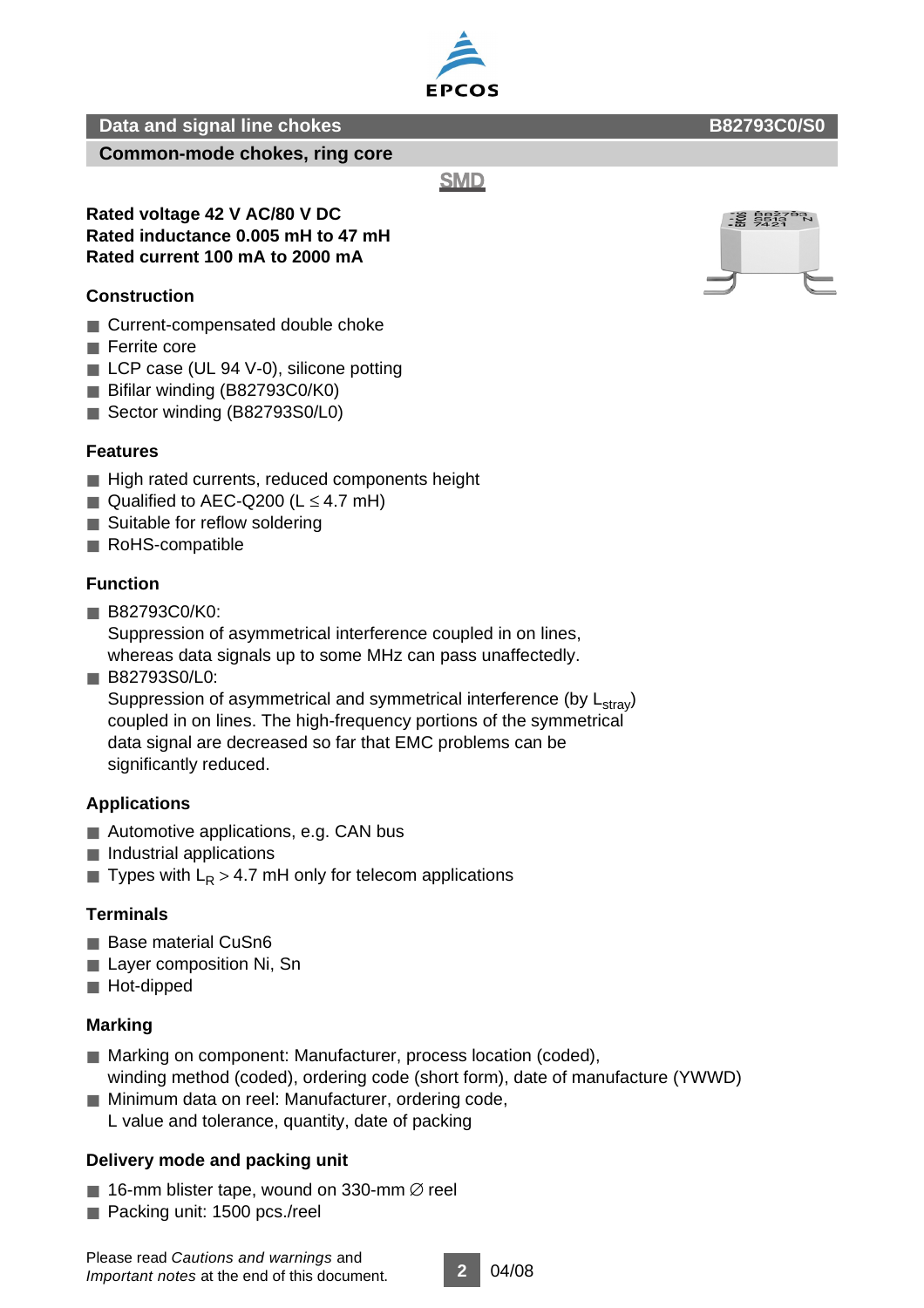

#### **Common-mode chokes, ring core**

**SMD** 

#### **Dimensional drawing and pin configuration Layout recommendation**







1) Soldering area

#### IND0010-9-E

Dimensions in mm



#### **Taping and packing**

Blister tape Reel



Dimensions in mm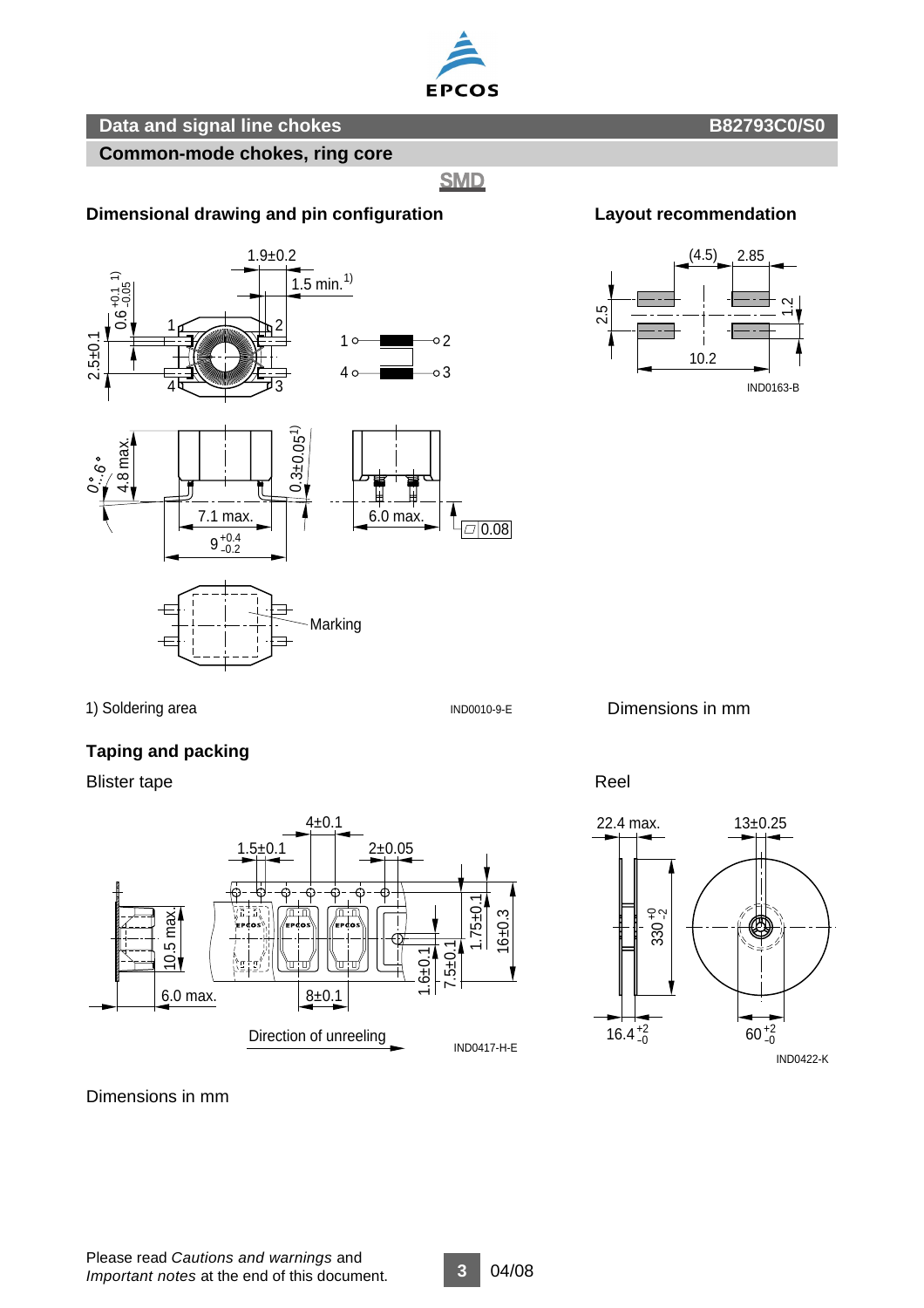

**Common-mode chokes, ring core**

**SMD** 

#### **Technical data and measuring conditions**

| Rated voltage $V_R$                     | 42 V AC (50/60 Hz) / 80 V DC                                                                                                                                     |  |  |  |  |
|-----------------------------------------|------------------------------------------------------------------------------------------------------------------------------------------------------------------|--|--|--|--|
| Rated temperature $T_R$                 | 60 °C                                                                                                                                                            |  |  |  |  |
| Rated current $I_R$                     | Referred to 50 Hz and rated temperature                                                                                                                          |  |  |  |  |
| Rated inductance $L_R$                  | Measured with Agilent 4284A, 0.1 mA, 20 °C<br>Measuring frequency: $L_R \le 1$ mH = 100 kHz<br>$L_R > 1$ mH = 10 kHz<br>Inductance is specified per winding.     |  |  |  |  |
| Inductance tolerance                    | ±30% (L <sub>R</sub> ≤ 0.47 mH), -30/+50% (L <sub>R</sub> ≥ 1 mH) at 20 °C                                                                                       |  |  |  |  |
| Inductance decrease AL/L                | < 10% at DC magnetic bias with $I_R$ , 20 °C                                                                                                                     |  |  |  |  |
| Stray inductance L <sub>stray,typ</sub> | Measured with Agilent 4284A, 5 mA, 20 °C, typical values<br>Measuring frequency: $L_R \le 11 \mu H =$<br>1 MHz<br>$L_R$ > 11 $\mu$ H = 100 kHz                   |  |  |  |  |
| DC resistance $R_{\text{tvp}}$          | Measured at 20 $\degree$ C, typical values, specified per winding                                                                                                |  |  |  |  |
| Solderability                           | SnPb:<br>$(215 \pm 3)$ °C, $(3 \pm 0.3)$ s<br>Sn96.5Ag3.0Cu0.5: $(245 \pm 5)$ °C, $(3 \pm 0.3)$ s<br>Wetting of soldering area $\geq$ 95%<br>(to IEC 60068-2-58) |  |  |  |  |
| Resistance to soldering heat            | $(260 \pm 5)$ °C, $(10 \pm 1)$ s (to IEC 60068-2-58)                                                                                                             |  |  |  |  |
| Climatic category                       | 40/125/56 (to IEC 60068-1)                                                                                                                                       |  |  |  |  |
| Storage conditions (packaged)           | $-25$ °C  +40 °C, $\leq$ 75% RH                                                                                                                                  |  |  |  |  |
| Weight                                  | Approx. 0.25 g                                                                                                                                                   |  |  |  |  |
|                                         |                                                                                                                                                                  |  |  |  |  |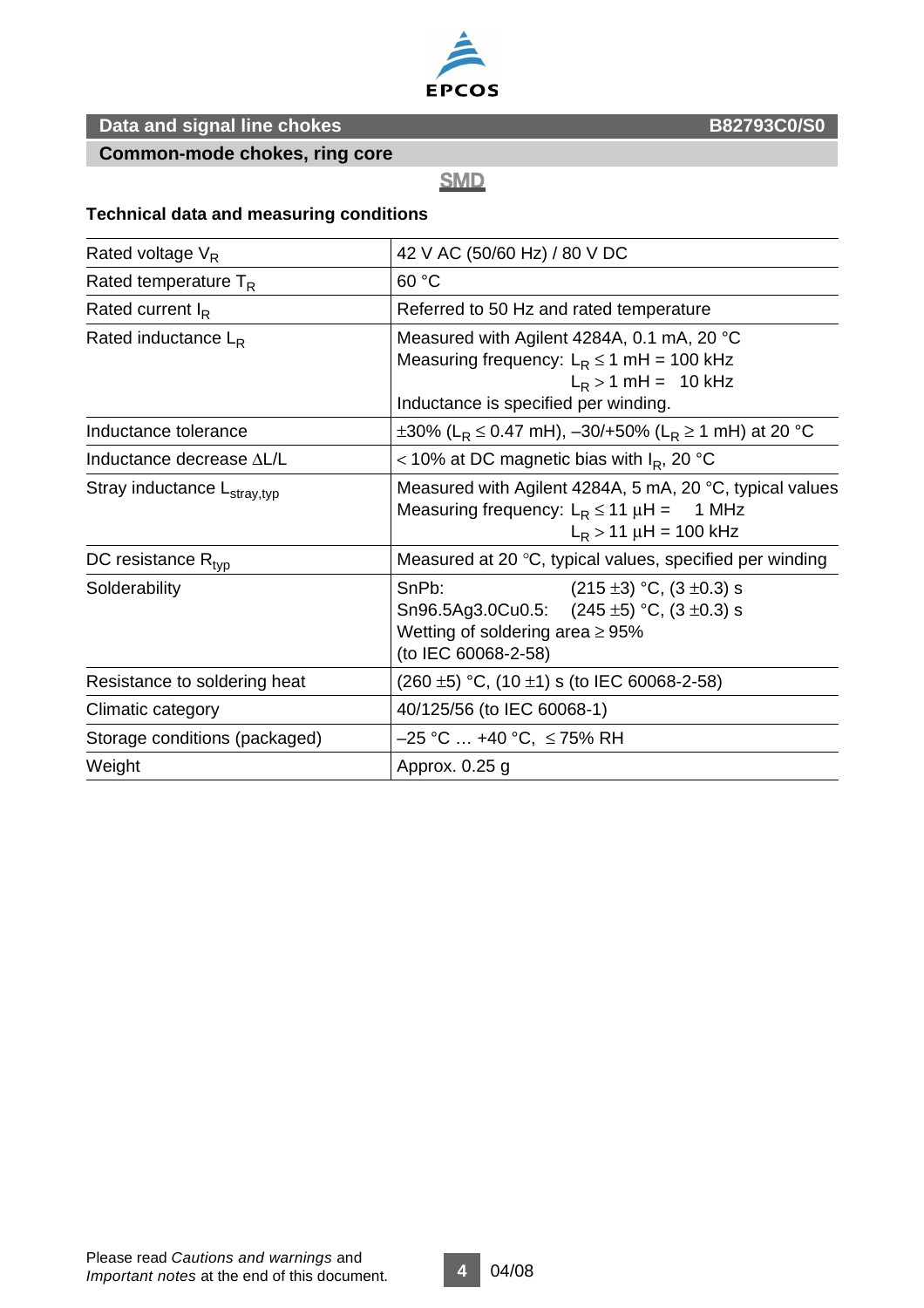

**Common-mode chokes, ring core**

**SMD** 

#### **Characteristics and ordering codes**

| $L_{\rm R}$            | $L_{\text{stray,typ}}$ | ΙŖ   | $R_{typ}$ | $V_{\text{test}}$ | Ordering code   |  |  |  |  |
|------------------------|------------------------|------|-----------|-------------------|-----------------|--|--|--|--|
| mH                     | nH                     | mA   | $m\Omega$ | $V$ DC, $2s$      |                 |  |  |  |  |
| 0.005                  | 40                     | 1200 | 60        | 250               | B82793C0502N201 |  |  |  |  |
| 0.006                  | 30                     | 2000 | 20        | 250               | B82793K0602N201 |  |  |  |  |
| 0.006                  | 250                    | 2000 | 20        | 250               | B82793L0602N201 |  |  |  |  |
| 0.011                  | 50                     | 800  | 80        | 250               | B82793C0113N201 |  |  |  |  |
| 0.025                  | 60                     | 800  | 110       | 250               | B82793C0253N201 |  |  |  |  |
| 0.025                  | 1400                   | 800  | 110       | 250               | B82793S0253N201 |  |  |  |  |
| 0.051                  | 70                     | 800  | 140       | 250               | B82793C0513N201 |  |  |  |  |
| 0.051                  | 2300                   | 800  | 140       | 250               | B82793S0513N201 |  |  |  |  |
| 0.10                   | 100                    | 500  | 180       | 250               | B82793C0104N201 |  |  |  |  |
| 0.47                   | 100                    | 700  | 170       | 750               | B82793C0474N215 |  |  |  |  |
| 1.0                    | 70                     | 700  | 140       | 750               | B82793C0105N265 |  |  |  |  |
| 2.2                    | 120                    | 500  | 400       | 750               | B82793C0225N265 |  |  |  |  |
| 4.7                    | 250                    | 400  | 550       | 750               | B82793C0475N265 |  |  |  |  |
| For telecommunications |                        |      |           |                   |                 |  |  |  |  |
| 20                     | 300                    | 100  | 1800      | 750               | B82793C0206N265 |  |  |  |  |
| 47                     | 1200                   | 100  | 3700      | 750               | B82793C0476N265 |  |  |  |  |

Sample kit available. Ordering code: B82793X001. For more information refer to chapter "Sample kits".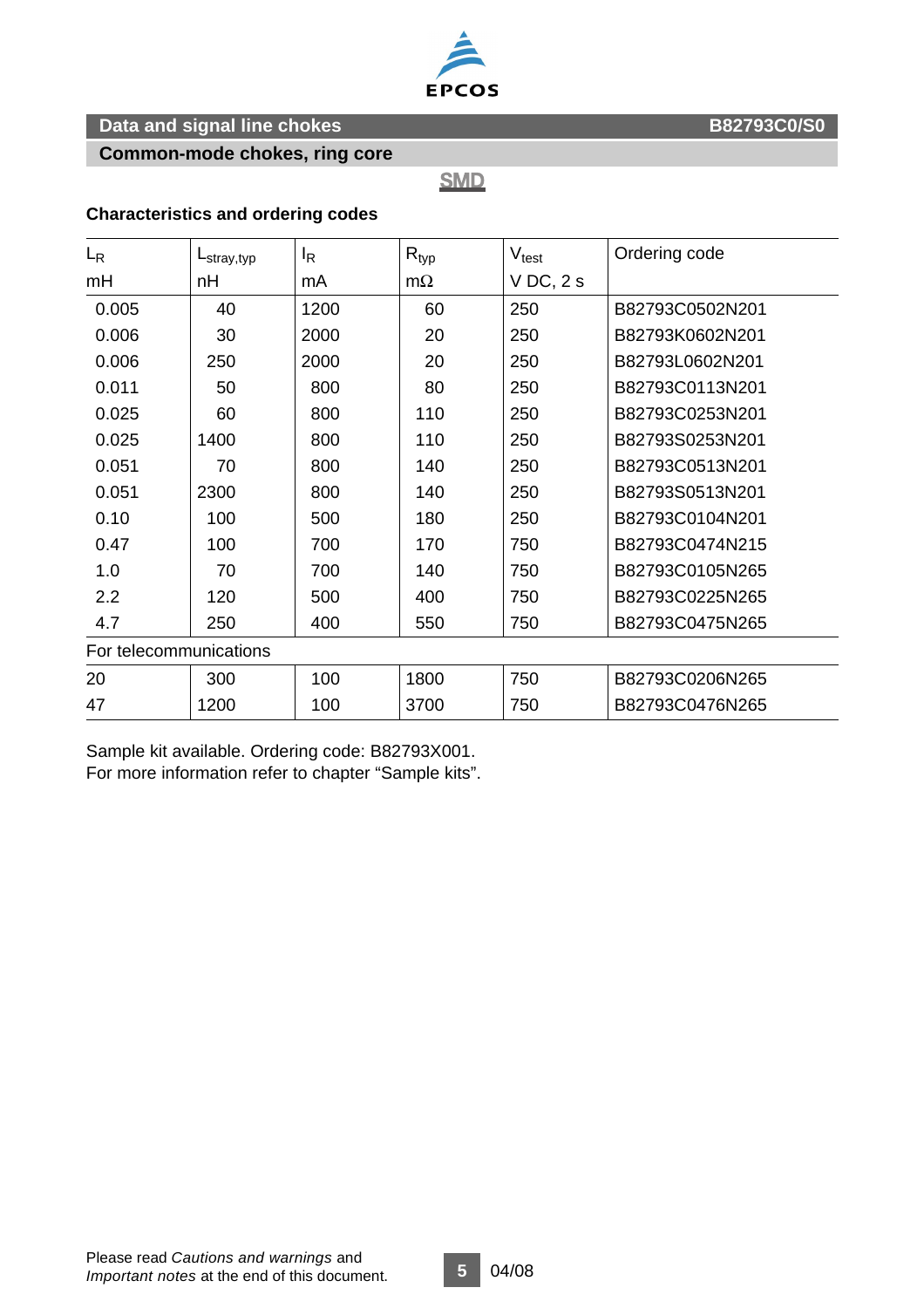

#### **Common-mode chokes, ring core**

## **SMD**

**Insertion loss**  $\alpha$  (typical values at  $|Z| = 50 \Omega$ , 20 °C)

- asymmetrical, all branches in parallel (common mode)

- - symmetrical (differential mode)

 $L_R = 0.005$  mH





 $L_R$  = 0.006 mH (low  $L_{\text{strav}}$ )



 $L_R = 0.011$  mH

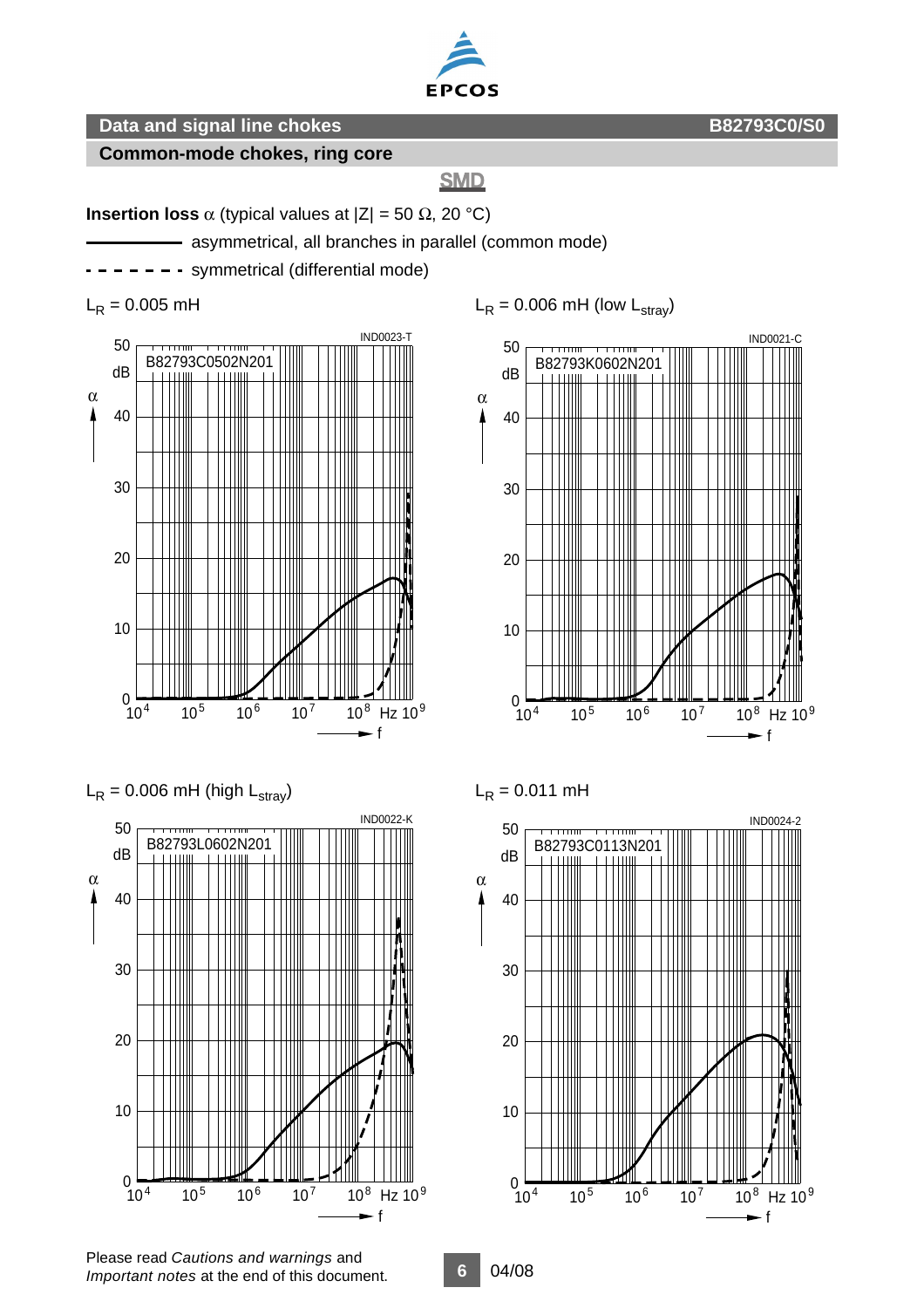

#### **Common-mode chokes, ring core**

#### **SMD**

**Insertion loss**  $\alpha$  (typical values at  $|Z| = 50 \Omega$ , 20 °C)

- asymmetrical, all branches in parallel (common mode)

- - symmetrical (differential mode)

 $L_R = 0.025$  mH (low  $L_{\text{strav}}$ )







 $L_R$  = 0.025 mH (high  $L_{\text{strav}}$ )



 $L_R$  = 0.051 mH (high  $L_{\text{strav}}$ )



Please read *Cautions and warnings* and *Important notes* at the end of this document.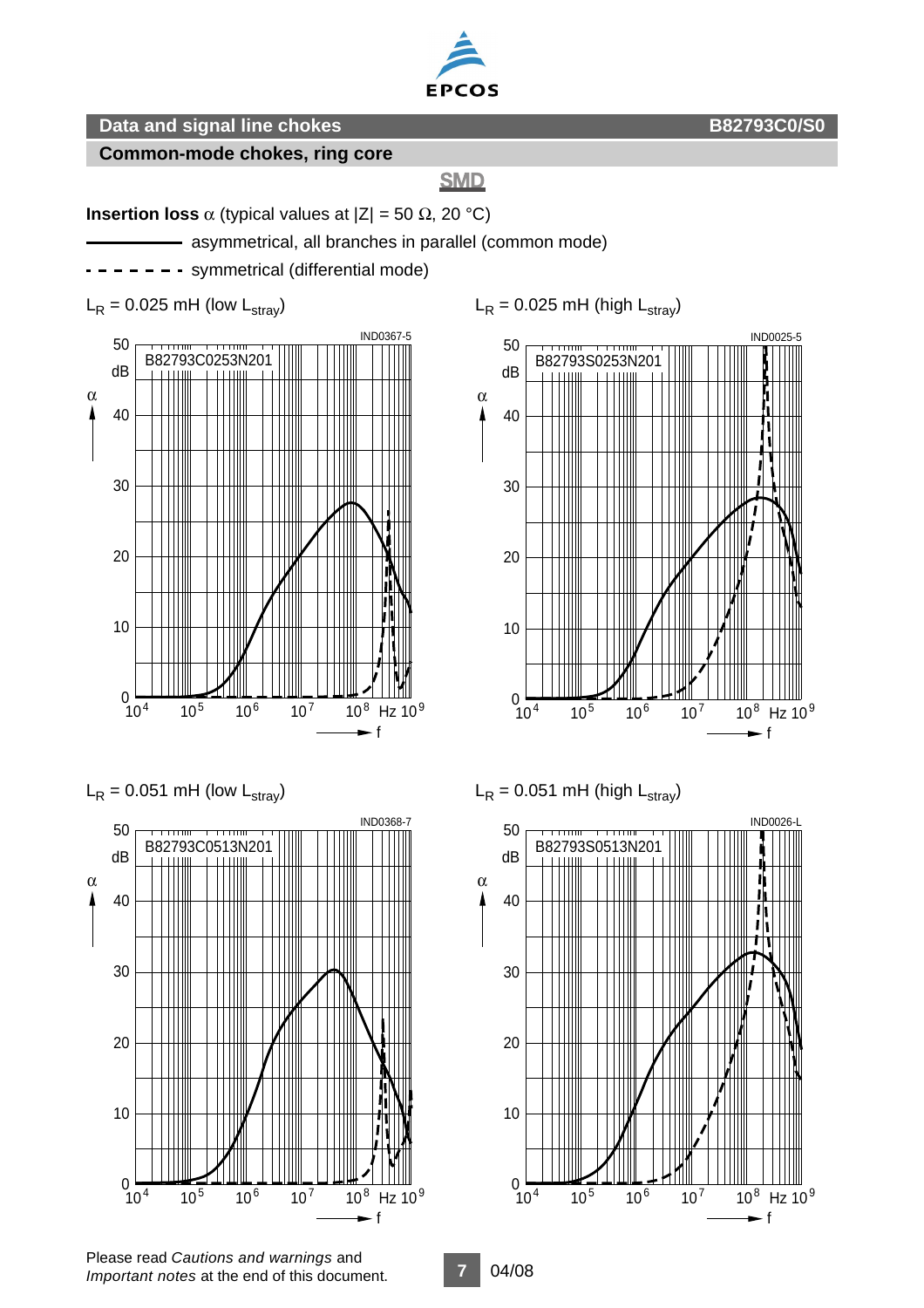

#### **Common-mode chokes, ring core**

#### **SMD**

**Insertion loss**  $\alpha$  (typical values at  $|Z| = 50 \Omega$ , 20 °C)

- asymmetrical, all branches in parallel (common mode)

- - symmetrical (differential mode)

 $L_R = 0.10$  mH





 $L_R = 1.0$  mH



 $L_R = 2.2$  mH

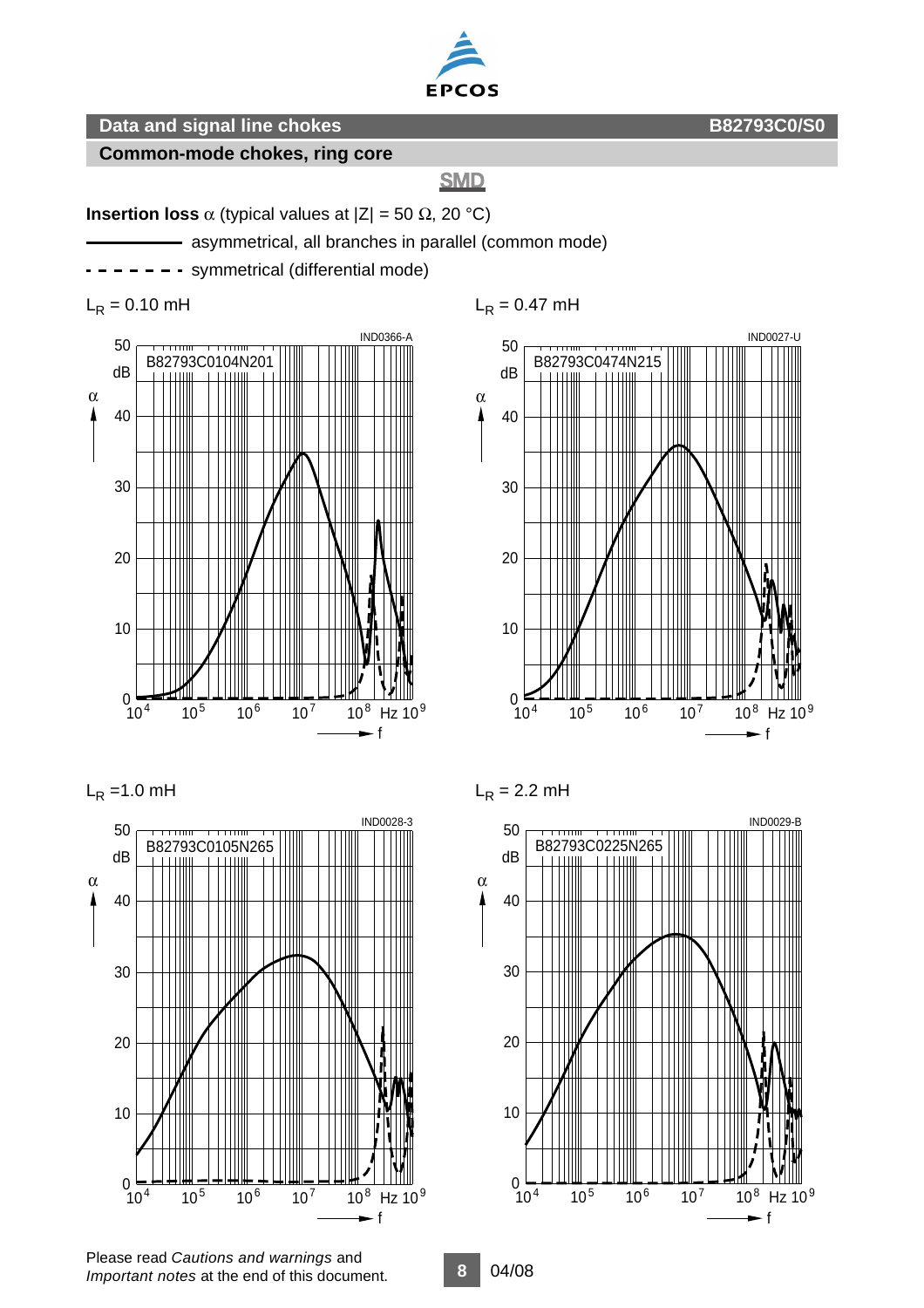

## **Common-mode chokes, ring core**

## **SMD**

**Insertion loss**  $\alpha$  (typical values at  $|Z| = 50 \Omega$ , 20 °C)

- asymmetrical, all branches in parallel (common mode)

- - symmetrical (differential mode)

 $L_R = 4.7$  mH







 $L_R$  = 20 mH



**Current derating Iop/IR versus ambient temperature**



Please read *Cautions and warnings* and *Important notes* at the end of this document.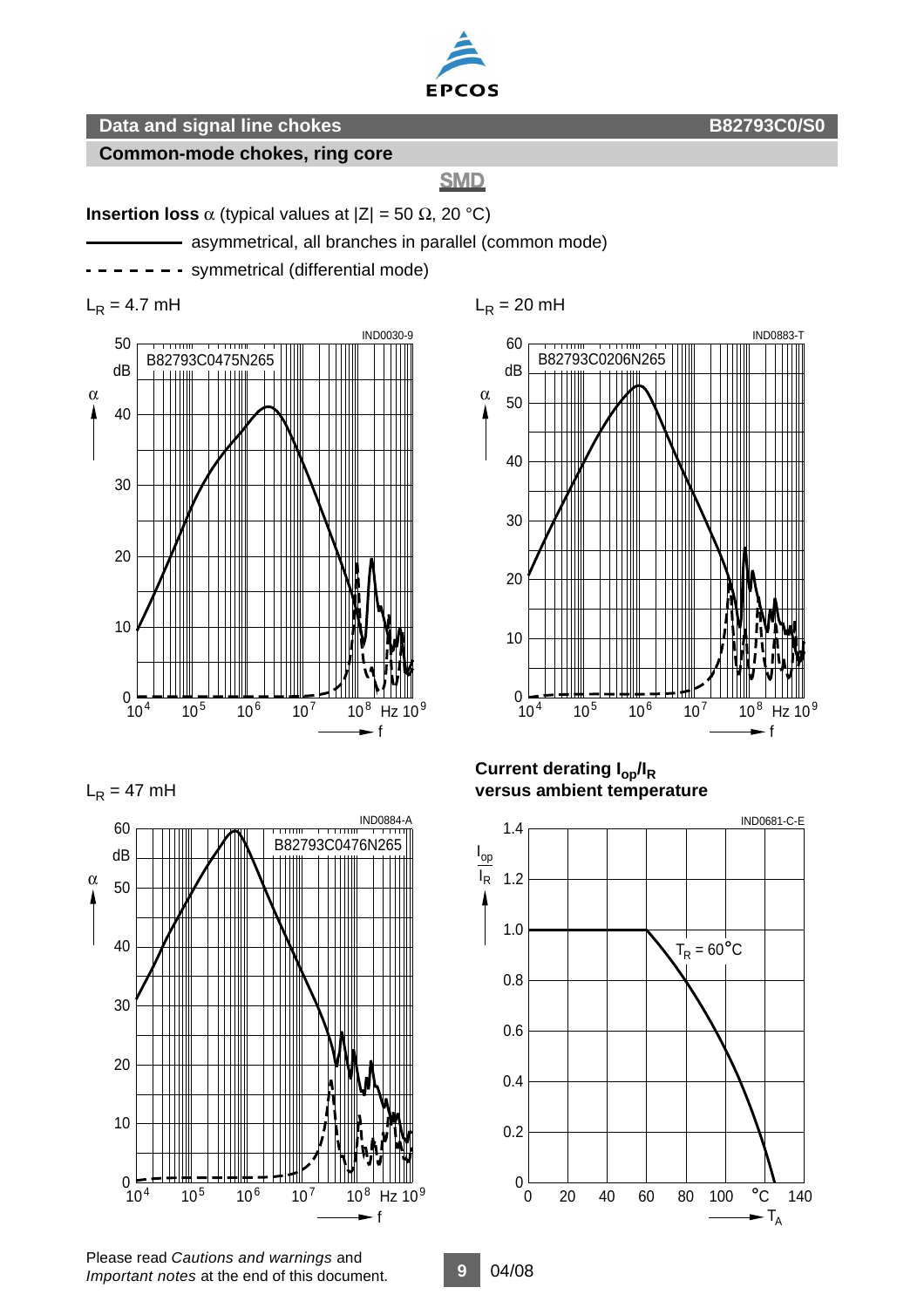

**Common-mode chokes, ring core**

**SMD** 

#### **Recommended reflow soldering curve**

Pb containing solder material (based on CECC 00802 edition 2)



Pb-free solder material (based on JEDEC J-STD 020C)



| $\circ$ | ി<br>∼<br>$\sim$ | ົ<br>$\circ$    | $\Delta$<br>$\circ$ |     | $\sim$ | ีเว<br>ັບ<br>c   |
|---------|------------------|-----------------|---------------------|-----|--------|------------------|
| 150     | 200              | 017<br><u>.</u> | 250                 | 110 | < 90   | < 40 $@T_4-5 °C$ |

Time from 25 °C to  $T_4$ : max 300 s Maximal numbers of reflow cycles: 3

Please read *Cautions and warnings* and *Important notes* at the end of this document.

**10** 04/08

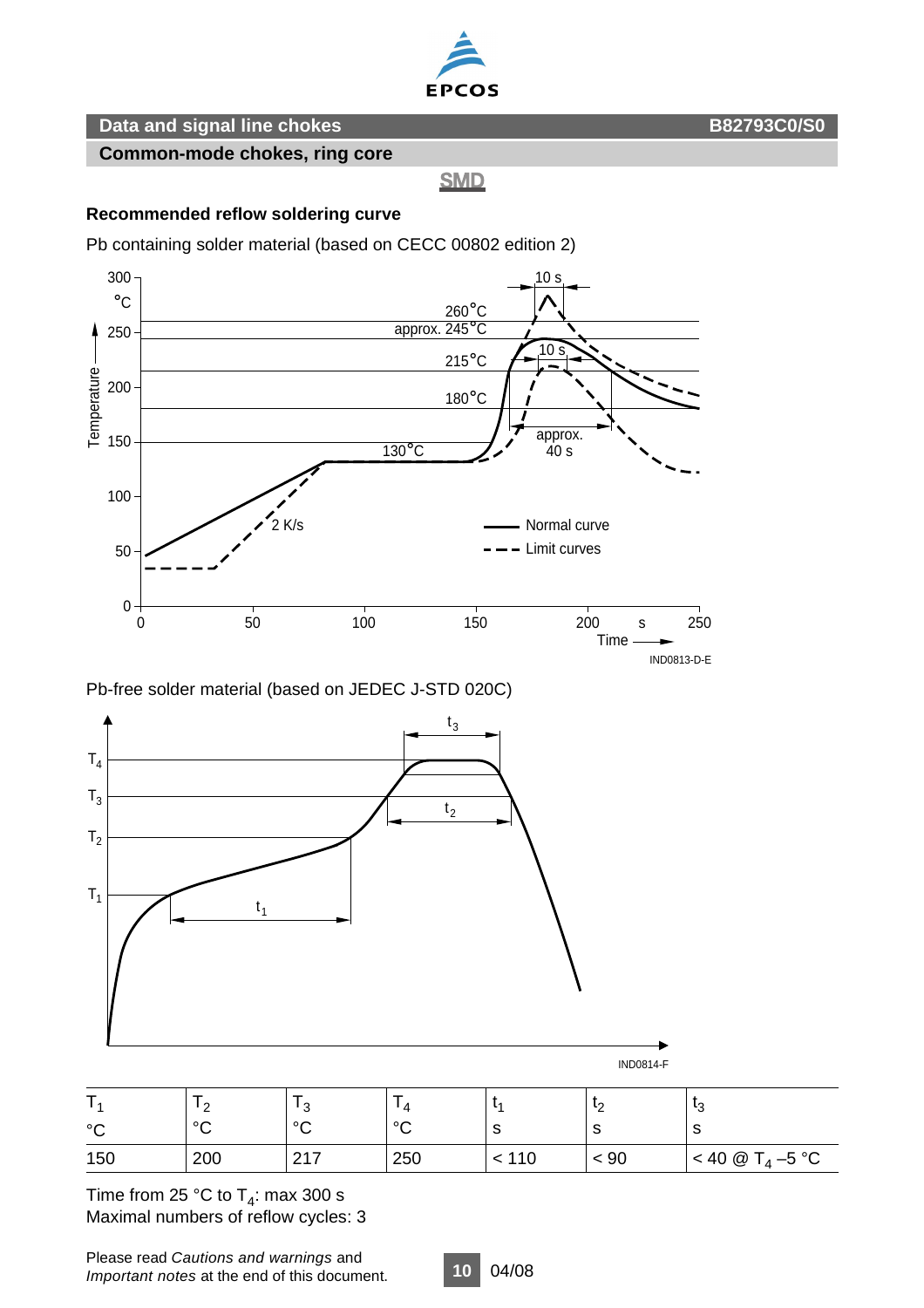

#### **Cautions and warnings**

- Please note the recommendations in our Inductors data book (latest edition) and in the data sheets.
	- Particular attention should be paid to the derating curves given there.
	- The soldering conditions should also be observed. Temperatures quoted in relation to wave soldering refer to the pin, not the housing.
- If the components are to be washed varnished it is necessary to check whether the washing varnish agent that is used has a negative effect on the wire insulation, any plastics that are used, or on glued joints. In particular, it is possible for washing varnish agent residues to have a negative effect in the long-term on wire insulation.
- The following points must be observed if the components are potted in customer applications:
	- Many potting materials shrink as they harden. They therefore exert a pressure on the plastic housing or core. This pressure can have a deleterious effect on electrical properties, and in extreme cases can damage the core or plastic housing mechanically.
	- It is necessary to check whether the potting material used attacks or destroys the wire insulation, plastics or glue.
	- The effect of the potting material can change the high-frequency behaviour of the components.
- Ferrites are sensitive to direct impact. This can cause the core material to flake, or lead to breakage of the core.
- Even for customer-specific products, conclusive validation of the component in the circuit can only be carried out by the customer.